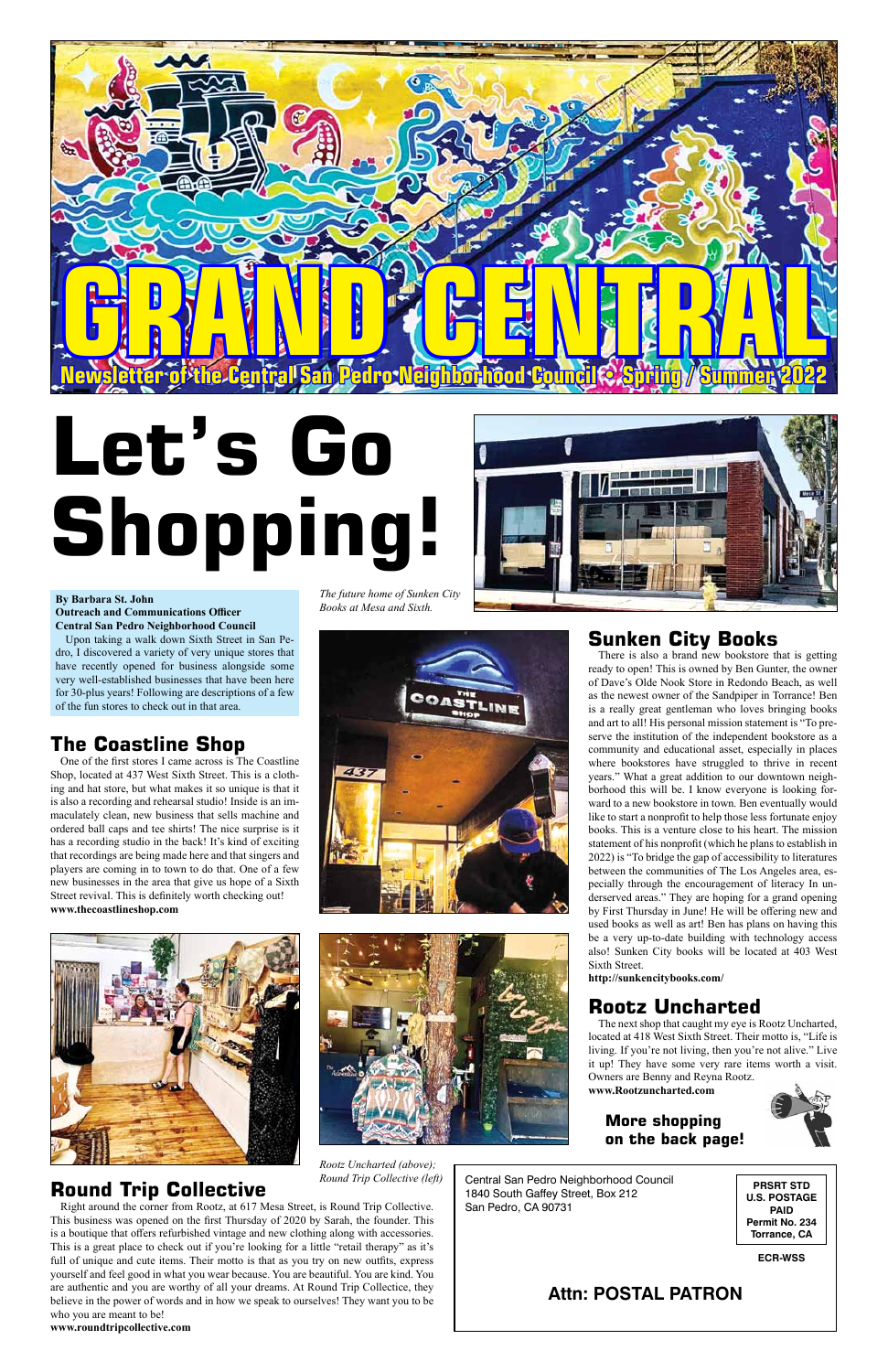1840 S. Gaffey Street, Box 212 San Pedro, CA 90731 info@centralsanpedro.org (310) 918-8650 www.centralsanpedronc.org

**Governing Board President** Lou Caravella **Vice President** Matthew Quiocho **Secretary** Dillon Clark **Treasurer** Eugenia Bulanova **Outreach and Communications Officer** Barbara St. John **Board Members** Linda Alexander James Preston Allen Matt Garland Stacey Golden Gina Lumbruno Ziggy Mrkich Emma Rault Karina Rettig Vicky Rodriguez Anya Sipivy David Winthrop Hansen

# **Message from the President —**

**Photos in this issue by Barbara St. John**

**• Thursday Evening Concerts at the Fountain** – (June 23 through September 8, 7:00 to 9:00 p.m.) The Port's first summer outdoor concert series will take place at Gateway Plaza Fanfare Fountain, California's largest and most spectacular waterworks, located at Harbor Boulevard and Swinford Street just south of the Vincent Thomas Bridge in San Pedro. The free series will feature a different band and genre of music each week. Note: Concerts will not be held on San Pedro First Thursdays (July 7, August 4, September 1).

**• Third Annual Cars & Stripes Forever!** – (Friday, July 1, 5:00 to 11:00 p.m.) Kicking off the July 4th weekend, this popular premier classic car show grows in attendance every year. It features hundreds of classic cars and motorcycles, live music, spectacular fountain shows, and a food and beer garden. Taking place at the Gateway Plaza Fanfare Fountain area at the entrance to the World Cruise Center, the event will include a 9:00 p.m. fireworks display to get everyone geared up for the July 4th weekend.

**• L.A. Navy Week** – (Wednesday, July 27 through Sunday, July 31.) This year, three Navy ships – including an aircraft carrier – will be in port and open to the public for tours. Specific tour times will be made available on www.portofla.org closer to the event dates.

**• Taste in San Pedro at the Port of L.A.** – (Friday, August 5, 6:00 to 10:00 p.m.; Saturday, August 6, noon to 9:00 p.m.; Sunday, August 7, noon to 7:00 p.m.) For the first time, "Taste in San Pedro" will be held on the L.A. Waterfront at South Harbor Boulevard and West First Street. This popular San Pedro event presented by the San Pedro Chamber of Commerce will feature food and fun from 30 local restaurants, wineries, breweries and merchants, as well as live music, craft booths and children's activities.

**• Port of Los Angeles Lobster Festival** – (Friday, September 16, 5:00 to 11:00 p.m.; Saturday, September 17, 11:00 a.m. to 11:00 p.m.; Sunday, September 18, 11:00 a.m. to 7:00 p.m.) The world's largest lobster festival – with a Guinness World Record to prove it – takes place at Ports O' Call Village in San Pedro. With fresh Maine lobster meals flown in daily, "Lobsterfest" has been a South Bay tradition since 1999. The event includes live music, games, rides, and all kinds of food and fun for the entire family. Look for more details at www.lobsterfest.com.

Periodic updates on all events will be posted at www. portofla.org under the "Summer at the Port" icon.



*Vintage cars lined up in front of the Warner Grand for the filming of* Perry Mason*.*

# **Central San Pedro's Leading Role in Film and Television Production**

### **By Linda Alexander**

Lights! Camera! Action! Vehicles colliding, people running, vintage costumed extras strolling! San Pedro has long served as a location for film, television, music videos and commercials. Many of our landmarks, streets, businesses, and natural vistas have been deemed perfect for use as Hollywood's back lot.

Some of the many films shot here over the year include classics such as the 1933 *King Kong* at Cabrillo Beach and 1974 *Chinatown* at Point Fermin and Sunken City. This past year, our downtown hosted filming of a new Marvel film with Paul Rudd and TV series such as *Lone Star 911*, *NCIS LA* and *This is Us*.

Filming can be both a blessing and a curse. It can be irritating to have cameras and action limiting traffic. The upside is that the charges incurred for the city permits bring much needed revenue to the City of Los Angeles.

Additionally, in San Pedro, affected businesses receive compensation fees when traffic to their business is negatively impacted. It is also true that many residents and visitors enjoy watching the work as it unfolds and then watch the show to catch a glimpse of San Pedro.

Because of the frequency of filming in our downtown, our "special conditions" includes rules established to minimize any negative impact can be found at filmla. com, click "For Filmmakers, Special Conditions, San Pedro Business District". For additional information, contact the San Pedro Chamber of Commerce's film liaison, Linda Alexander: lalex@cox.net.

# CeSPNC  $@$  A GLANCE

Neighborhood purposes grants (NPGs) provide funds for public purpose/public benefit projects or activities benefitting the neighborhood council stakeholders. They are available to 501c3 nonprofit organizations and public schools. Call (310) 918-8650 for more information. Applications were received this spring from eight organizations.

The Central San Pedro Neighborhood Council is pleased to be able to support the following projects of community nonprofits.

**Feed and Be Fed** (\$2,275)—This as a volunteer run agency. The purpose of this grant is to provide biweekly opportunities for youth from the Port of LA Boys and Girls Club to have experiences in the garden of Feed and Be Fed on Sixth Street. Science, nutrition, and art activities will be woven into the sessions.

**Grand Vision Foundation** (\$1,500)—The purpose of this grant is to support the continuing "Meet the Music" youth education program. Specifically, the awarded funds will be used to purchase recorders for San Pedro students in the fifth grade component of "Meet the Music".

**San Pedro Bay Historical Society** (\$1,258)—The archives of the society have a wealth of old photos, negatives, documents and ephemera that have been donated since the founding of the organization in 1974. Some of these are in fragile condition or at risk of loss. The purpose of this fund is to purchase a high-quality scanner to carry out the digitalization of the valuable archival collections.

**San Pedro Meals on Wheels** (\$,1500)—For the past 50 years, this organization has been supporting housebound individuals who have no other means of getting food. During 2020 and 2021, emergency funds were available. Those are gone now, and the need is great. Meals on Wheels has been able to move some clients to the subsidized program, but 50 individuals are remaining who are unable to pay for even subsidiarized meals. This grant will support that need.

**San Pedro Waterfront Arts District** (\$1,500)— The Arts District's painted Los Angeles Department of Transportation traffic signal controller cabinets and public art projects are designed to encourage community pride and beautify our neighborhoods. This grant will pay for one additional LADOT box to be artist painted.

**WestCal Academy** (\$1,500)—This is a new organization in San Pedro which seeks to educate and mentor students to utilize opportunities for internships. "We will educate the audience on the first steps on how to achieve success…"

# **Central San Pedro NC Awards Grants**



*San Pedro Waterfront Arts District used grant funds for painting traffic signal controller cabints.*

# **Port Schedules Events Through Labor Day**

### **By Lou Caravella, President Central San Pedro Neighborhood Council**

Happy Spring to San Pedro and our neighbors! Spring is the season of rebirth and this year especially we're excited to welcome back more live events to the Harbor area. First Thursdays are back with the monthly downtown art showcase, live music, and food trucks, and Fleet Week returns this Memorial Day Weekend, May 27-30.

The Central San Pedro Neighborhood Council has been active with neighborhood, Harbor, and citywide issues in Los Angeles. Particularly important to this area is the West Harbor waterfront development and the interconnectivity plan, which will both be taking shape in the coming months.

In April, I joined the Coastal San Pedro, Northwest San Pedro, and Wilmington Neighborhood Councils at the Board of Harbor Commissioners to encourage the Port to make the Port Access Investment Plan permanent and to prioritize neighborhood input into the major development projects underway. Waterfront development and efficient interconnectivity in San Pedro will require cooperation among Harbor area leaders and stakeholders to make local voices heard and incorporated into development plans.

The council also recently voted to allocate neighborhood purpose grants to local nonprofits. Hearing about our vibrant area civic groups is always a highlight for me and this year we again had a number of stellar applications from various service providers. We ultimately extended grants to Feed and Be Fed, the San Pedro Bay Historical Society, Meals on Wheels, the Grand Vision Foundation, the San Pedro Waterfront Arts District, and WestCal Academy.

Our Parks and Schools Committee is working to finalize plans to renovate Anderson Park and to re-designate the park and building as a family center. The council has also been active in local issues pertaining to environmental concerns, such as cleanup of the Dominguez Channel, and by providing input on environmental impact reports at the Port of Los Angeles. We're also working along with other neighborhood councils and the Port to develop a system to consistently allow comment periods long enough for public input from stakeholders and the Council on major Port initiatives.

For now, we continue to hold meetings virtually via Zoom. Stakeholders are welcome to attend and participate at our committee meetings, and our general board and stakeholder meetings are open to the public on the third Tuesday of the month at 6:30 p.m. For Zoom meeting links and the latest news from your Central San Pedro Neighborhood Council, please visit https://centralsanpedronc.org/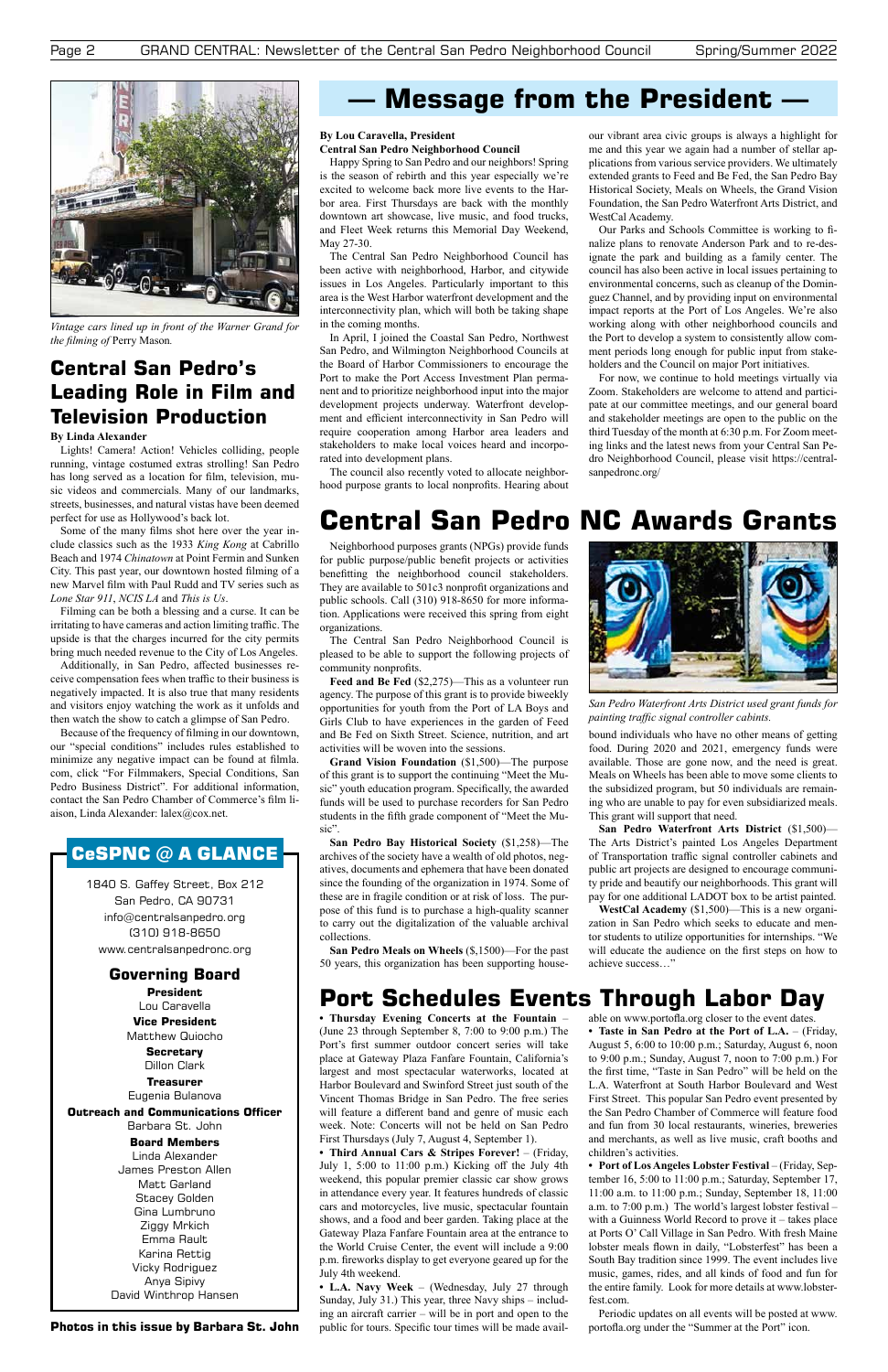

Governing board meetings are held on the third Tuesday of each month. For information on this meeting and CeSPNC committee meetings, check our website at **www.centralsanpedronc.org**

The Central San Pedro Neighborhood Council Parks and Schools Committee has been focusing our efforts for the past year on utilizing Quimby and other available funds to improve Anderson Park, located at Eighth and Mesa streets.

By working closely with the Anderson Park Advisory Board, we have gotten a \$1.5 million-dollar park improvement commitment from the office of Councilmember Joe Buscaino.

Design for the improvements, which will include lighting, full court basketball, and an exercise equipment circuit, is nearing completion and a community meeting will be held soon to present the plans to the public. We are awaiting the date for this meeting from the councilman's office.

The parks department has also identified extra funds for new playground equipment at Anderson, which will bring a more contemporary and inclusive tone to the playground. The councilman's office says a date for the groundbreaking is forthcoming.

The committee is working with the park advisory board and Downtown San Pedro Business Improvement District to make this groundbreaking a successful event. We welcome new neighborhood council board mem-

ber Dillon Collins to our committee, who will help enhance our involvement with neighborhood schools.

We would also appreciate any and all in our neighborhood to join us at our meetings, which are on the last Monday of every month. At this time, they are still virtual/zoom meetings. The agenda is sent out a few days prior to the actual meeting. Join us as we would love your Input and help. It's all about the community!

# **Good Neighbors: Army Feth Linderborg**

### **By Barbara St. John**

I would like to introduce you to a person who is the epitome of a true, good neighbor. Army Feth Linderborg chairs the Central San Pedro neighborhood Council Park and School Committee, but she is so much more than that!

This young woman not only is helping to revitalize Anderson Park on Eighth and Mesa streets in downtown San Pedro, she is also on the board for San Pedro's Meals On Wheels and the Garden Church, also located in downtown San Pedro.

Army has also set up a walkabout around town

as an Airbnb host, bringing families together once



a month to pick fruit around the neighborhood and swap it, creating a fun, family friendly experience. Check it out at https://abnb.me/dPaJiJCt2ob.

Some neighbors have an abundance of various overgrown fruit trees and Army delivers some of the fruit, which would end up decayed and on the ground, to Meals On Wheels. At the Garden Church, she participates in a program called Feed and be Fed, where she also organizes a fruit and vegetable exchange the fourth Sunday of every month.

Lastly, through Quimby funds (money offered in order to offset all of the massive building that is being done in the downtown area to help maintain open space), she is trying to purchase land so that we can have more parks in our downtown area, a much needed commodity.

Army and her wonderfully supportive husband, Joe, moved to San Pedro in 2015 and she just jumped right in and started doing what is needed to be done in order to make this a better, richer community. She is a neighbor that we all need and should each strive to be like. I have come to know her and her wonderful family. She has three beautiful daughters: Nasa, Nala, and her newborn, Nile (pictured with Amy). If you've seen a humongous dog walking a person that would be her amazing 170-pound dog, Sampson, an English mastiff.

Army is not just an activist, mother, and amazing neighbor, she also has a job as a freelance story producer for various shows and documentaries. She just finished a reality show about a candy house. This is a woman who never stops, and as far as I can see, it really makes a difference! Thank you, Army, for all you do for San Pedro. We are all better because of you!

# **Central's Newest Board Member: Dillon Clark**

Recently, the Central San Pedro Neighborhood Council appointed a new member to fill a vacant spot. It's our pleasure to introduce you to Dillon Clark, a resident of historical Vinegar Hill. Dillon owns a home there with his wife, Katie, and their infant daughter, Ainsley.

Since moving here, he has fallen in love with our vibrant city, local shops and wonderful neighborhood. He is proud to represent our community and San Pedro as an active member of the neighborhood council, and was recently voted in as the council secretary! He is here to advocate for his neighbors and our neighborhood.

Dillon works as an advisor to state and local govern-



ments, including multiple port agencies, on financial and accounting matters. He was previously a commissioner on the landlord-tenant commission in Maryland and the Juvenile Justice Advisory Group in Washington, D.C.

We want to welcome Dillon, and are looking forward to a great collaboration with him to make this town of San Pedro more remarkable than it already is.

Finally, we still have one vacancy available. If anyone reading is interested, we can use all the help we can get! Go to our website, www.centralsanpedronc.org, for more information.



# **Anderson Park Improvements in the Works**